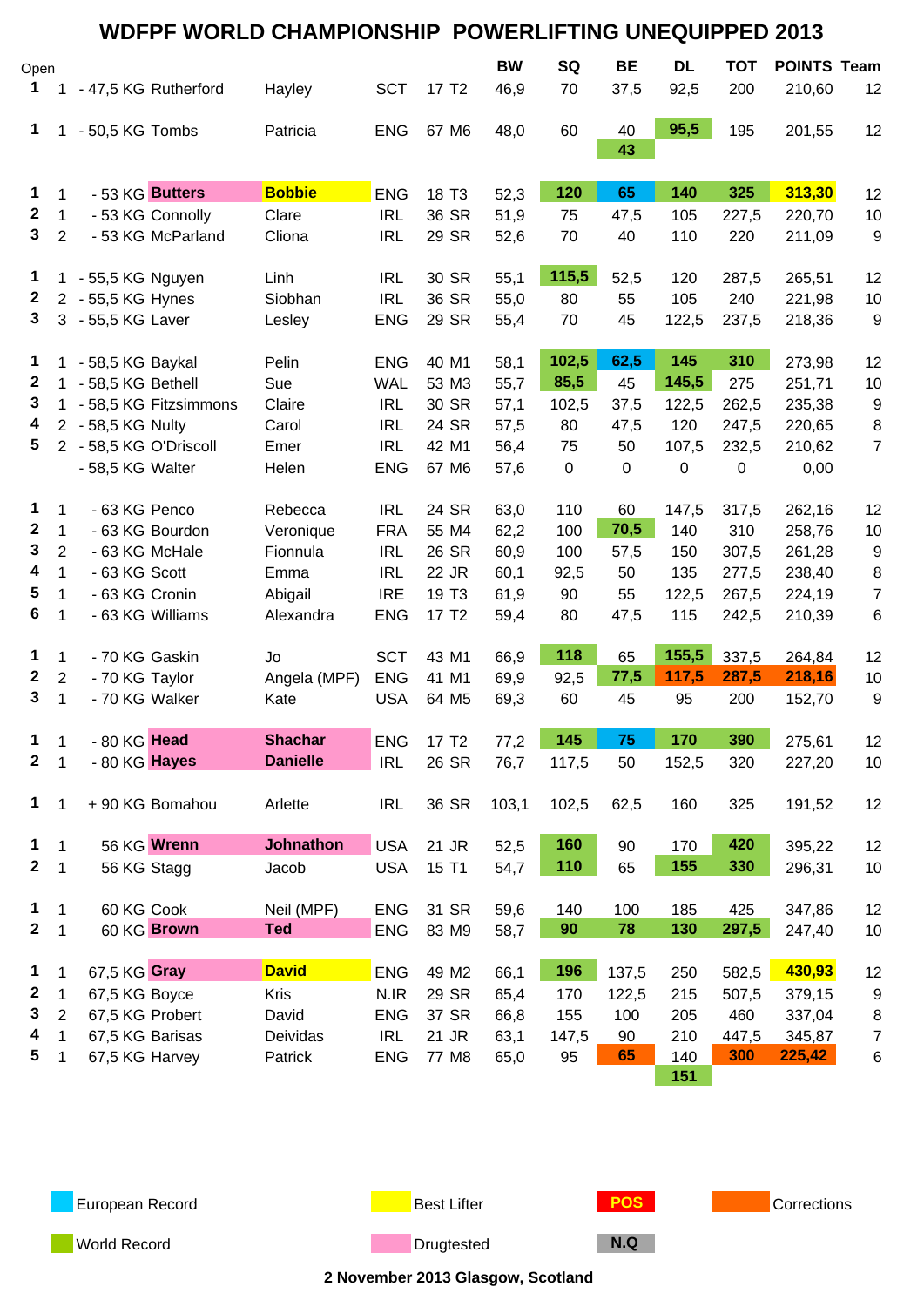## **WDFPF WORLD CHAMPIONSHIP POWERLIFTING UNEQUIPPED 2013**

|                         |                                  |                    |                |                    |                   | BW   | SQ           | <b>BE</b> | <b>DL</b>   | <b>TOT</b>  | <b>POINTS Team</b> |                           |
|-------------------------|----------------------------------|--------------------|----------------|--------------------|-------------------|------|--------------|-----------|-------------|-------------|--------------------|---------------------------|
| 1                       | 1                                | 75 KG Kavanagh     | <b>Bryan</b>   | N.IR               | 29 SR             | 74,6 | 200          | 135       | 235         | 570         | 380,36             | 12                        |
| $\mathbf{2}$            | $\overline{c}$                   | 75 KG Rogers       | Luke           | <b>ENG</b>         | 25 SR             | 73,8 | 197,5        | 117,5     | 252,5       | 567,5       | 381,93             | 10                        |
| 3                       | 3                                | 75 KG Singh        | <b>Diljeet</b> | <b>ENG</b>         | 28 SR             | 73,7 | 187,5        | 117,5     | 245         | 550         | 370,54             | 9                         |
| 4                       | 4                                | 75 KG Ryan         | Sean           | <b>IRL</b>         | 26 SR             | 74,6 | 182,5        | 135       | 217,5       | 535         | 357,01             | 8                         |
| 5                       | 5                                | 75 KG Butler       | Raymond        | <b>IRL</b>         | 28 SR             | 74,3 | 175          | 122,5     | 230         | 527,5       | 353,11             | $\overline{7}$            |
| 6                       | 1                                | 75 KG Monlezun     | Damien         | <b>FRA</b>         | 21 JR             | 73,6 | 175          | 125       | 225         | 525         | 354,11             | 6                         |
| $\overline{\mathbf{z}}$ | 6                                | 75 KG Burns        | Chris          | <b>IRL</b>         | 32 SR             | 73,8 | 160          | 115       | 240         | 515         | 346,60             | 5                         |
| 8                       | 1                                | 75 KG Stagg        | Michael        | <b>USA</b>         | 45 M2             | 73,6 | 165          | 137,5     | 202,5       | 505         | 340,62             | 4                         |
| 9                       | $\overline{7}$                   | 75 KG Mackey       | Gareth         | N.IR               | 26 SR             | 74,0 | 150          | 115       | 225         | 490         | 328,99             | 3                         |
| 10                      | $\overline{2}$                   | 75 KG McSweeney    | Scott          | <b>IRL</b>         | 23 JR             | 74,2 | 165          | 105       | 215         | 485         | 325,00             | $\mathbf{2}$              |
| 11                      | $\mathbf{1}$                     | 75 KG Marcinkowski | Michal         | CAN                | 63 M <sub>5</sub> | 72,3 | 151,5        | 95        | 215         | 460         | 314,78             | $\mathbf{1}$              |
| 12                      | $\mathbf 1$                      | 75 KG Duggan       | Derek          | <b>IRL</b>         | 51 M3             | 72,7 | 132,5        | 95        | 231         | 457,5       | 311,65             |                           |
| 13                      | $\mathbf 1$                      | 75 KG Wesson       | Sammy          | <b>IRE</b>         | 43 M1             | 72,7 | 140          | 110       | 200         | 450         | 306,54             |                           |
| 14                      | $\overline{2}$                   | 75 KG Hughes       | Dessie         | N.IR               | 44 M1             | 72,0 | 155          | 110       | 170         | 435         | 298,71             |                           |
| 15                      | $\mathbf{1}$                     | 75 KG Herbst       | Robert         | <b>USA</b>         | 55 M4             | 73,1 | 130          | 117,5     | 187,5       | 435         | 295,02             |                           |
| 16                      | $\overline{1}$                   | 75 KG Clarck       | Henry          | <b>ENG</b>         | 73 M7             | 74,1 | 127,5        | 55        | 155         | 337,5       | 226,40             |                           |
|                         |                                  | 75 KG Harvey       | Trevor         | <b>IRL</b>         | 70 M7             | 72,4 | 90           | 60        | 140         | 290         | 198,22             |                           |
|                         |                                  |                    |                |                    |                   |      |              |           |             |             |                    |                           |
| 1                       | 1                                | 82,5 KG Dew        | Sam (MPF)      | <b>WAL</b>         | 27 SR             | 81,9 | 240          | 150       | 250         | 640         | 398,34             | 12                        |
| $\boldsymbol{2}$        | $\overline{c}$                   | 82,5 KG Girvan     | Rory           | N.IR               | 28 SR             | 79,4 | 225          | 140       | 265         | 630         | 400,93             | 10                        |
| 3                       | 1                                | 82,5 KG Meakin     | Reece (MPF)    | ENG                | 23 JR             | 81,3 | 212,5        | 157,5     | 257,5       | 627,5       | 392,63             | 9                         |
| 4                       | 1                                | 82,5 KG Ryan       | John           | <b>IRL</b>         | 40 M1             | 82,3 | 230<br>237,5 | 130       | 260         | 620         | 384,59             | 8                         |
| $\overline{\mathbf{5}}$ | $\overline{c}$                   | 82,5 KG Pigott     | Barry          | <b>IRL</b>         | 21 JR             | 81,5 | 202,5        | 155       | 250         | 607,5       | 379,44             | $\overline{7}$            |
| 6                       | $\overline{2}$                   | 82,5 KG Crombie    | David          | <b>SCT</b>         | 41 M1             | 80,9 | 202,5        | 145       | 250         | 597,5       | 375,17             | 6                         |
| $\overline{7}$          | 3                                | 82,5 KG Dorizzi    | Dario          | SWI                | 22 JR             | 80,5 | 195          | 137,5     | 245         | 577,5       | 363,88             | 5                         |
| 8                       | 3                                | 82,5 KG Carroll    | John           | <b>IRL</b>         | 25 SR             | 81,5 | 185          | 152,5     | 240         | 577,5       | 360,71             | 4                         |
| $\boldsymbol{9}$        | 4                                | 82,5 KG Wong       | Chris          | <b>SCT</b>         | 27 SR             | 80,7 | 200          | 130       | 220         | 550         | 345,95             | $\ensuremath{\mathsf{3}}$ |
| 10                      | 1                                | 82,5 KG Sugarman   | Grant          | <b>ENG</b>         | 51 M3             | 80,3 | 180          | 122,5     | 230         | 532,5       | 336,11             | $\mathbf{2}$              |
| 11                      | 5                                | 82,5 KG Farrant    | Jay            | <b>IRL</b>         | 27 SR             | 81,3 | 182,5        | 130       | 212,5       | 525         | 328,49             | $\mathbf{1}$              |
| 12                      | 3                                | 82,5 KG Kerr       | Gareth         | <b>GER</b>         | 42 M1             | 82,5 | 180          | 125       | 210         | 515         | 318,94             |                           |
| 13                      | $6\phantom{1}6$                  | 82,5 KG Howard     | Danny          | <b>IRL</b>         | 25 SR             | 82,5 | 175          | 120       | 215         | 510         | 315,84             |                           |
| 14                      | $\mathbf 1$                      | 82,5 KG Mauhorat   | Pascal         | <b>FRA</b>         | 55 M4             | 81,7 | 190          | 115       | 200         | 505         | 314,87             |                           |
| 15                      | 1                                | 82,5 KG Simpson    | Douglas        | <b>ENG</b>         | 16 T <sub>2</sub> | 81,0 | 175          | 100       | 205         | 480         | 301,10             |                           |
| 16                      | $\overline{4}$                   | 82,5 KG Carroll    | Eoghan         | <b>IRL</b>         | 23 JR             | 82,3 | 145          | 105       | 225         | 475         | 294,64             |                           |
| 17                      | $\mathbf 1$                      | 82,5 KG Spiteri    | Francis        | <b>MAL</b>         | 64 M5             | 81,5 | 145          | 72,5      | 165         | 382,5       | 238,91             |                           |
| 18<br>19                | $\overline{1}$<br>$\overline{2}$ | 82,5 KG Gallacher  | John           | <b>ENG</b>         | 82 M9             | 80,1 | 105          | 70        | 180,5       | 355<br>250  | 224,50             |                           |
|                         |                                  | 82,5 KG Scott      | Roy            | <b>IRL</b>         | 51 M3             | 81,9 | 130          | 60        | 60          |             | 155,60 injury      |                           |
| 1                       | 1                                | 90 KG Shillingford | Pierre         | <b>ENG</b>         | 25 SR             | 89,2 | 240          | 172,5     | 280         | 692,5       | 407,54             | 12                        |
| $\boldsymbol{2}$        | 2                                | 90 KG O'Duffy      | Dan            | <b>IRL</b>         | 25 SR             | 88,5 | 220          | 142,5     | 302,5       | 665         | 393,28             | 10                        |
| 3                       | 1                                | 90 KG Vaillant     | Cyrille        | <b>FRA</b>         | 40 M1             | 87,6 | 225          | 170       | 242,5       | 637,5       | 379,44             | 9                         |
| 4                       | 3                                | 90 KG Gabida       | Dmytro         | <b>UKR</b>         | 34 SR             | 88,7 | 225          | 155       | 220         | 600         | 354,30             | 8                         |
| 5                       | 1                                | 90 KG Murtagh      | Andy           | <b>IRL</b>         | 47 M2             | 87,3 | 190          | 130       | 272,5       | 592,5       | 353,43             | $\overline{7}$            |
| 6                       | 1                                | 90 KG Richardson   | Andrew         | <b>IRL</b>         | 19 T <sub>3</sub> | 86,1 | 180          | 120       | 260         | 560         | 337,01             | 6                         |
| 7                       | 1                                | 90 KG O'Shea       | James          | <b>IRL</b>         | 23 JR             | 87,2 | 180          | 130       | 245         | 555         | 331,28             | 5                         |
| 8                       | 2                                | 90 KG Valfrey      | Patrick        | <b>FRA</b>         | 48 M2             | 87,3 | 182,5        | 137,5     | 225         | 545         | 325,09             | $\overline{4}$            |
| 9                       | $\overline{2}$                   | 90 KG Twomey       | David          | <b>IRL</b>         | 22 JR             | 88,8 | 190          | 130       | 220         | 540         | 318,65             | $\sqrt{3}$                |
| 10                      | $\overline{2}$                   | 90 KG Kavanagh     | Kevin (MPF)    | <b>ENG</b>         | 43 M1             | 88,3 | 185          | 130       | 220         | 535         | 316,83             | $\overline{2}$            |
| 11                      | 1                                | 90 KG Hughes       | Alex           | <b>ENG</b>         | 17 T <sub>2</sub> | 89,3 | 160          | 85        | 170         | 415         | 244,06             | $\mathbf{1}$              |
|                         |                                  | 90 KG Tverdovskiy  | Evgeniy        | <b>RUS</b>         | 64 M <sub>5</sub> | 90,0 | 130          | 90        | 165         | 385         | 225,34             |                           |
|                         |                                  | 90 KG Theyssens    | Martin         | <b>BEL</b>         | 74 M7             | 85,1 | 105          | 85        | 140         | 330         | 200,11             |                           |
|                         |                                  | 90 KG Hurley       | Cillian        | <b>IRL</b>         | 27 SR             | 89,7 | 0            | 0         | $\mathbf 0$ | 0           | 0,00               |                           |
|                         |                                  | European Record    |                | <b>Best Lifter</b> |                   |      |              |           |             | Corrections |                    |                           |
|                         | <b>World Record</b>              |                    |                |                    | Drugtested        |      |              | N.Q       |             |             |                    |                           |

**2 November 2013 Glasgow, Scotland**